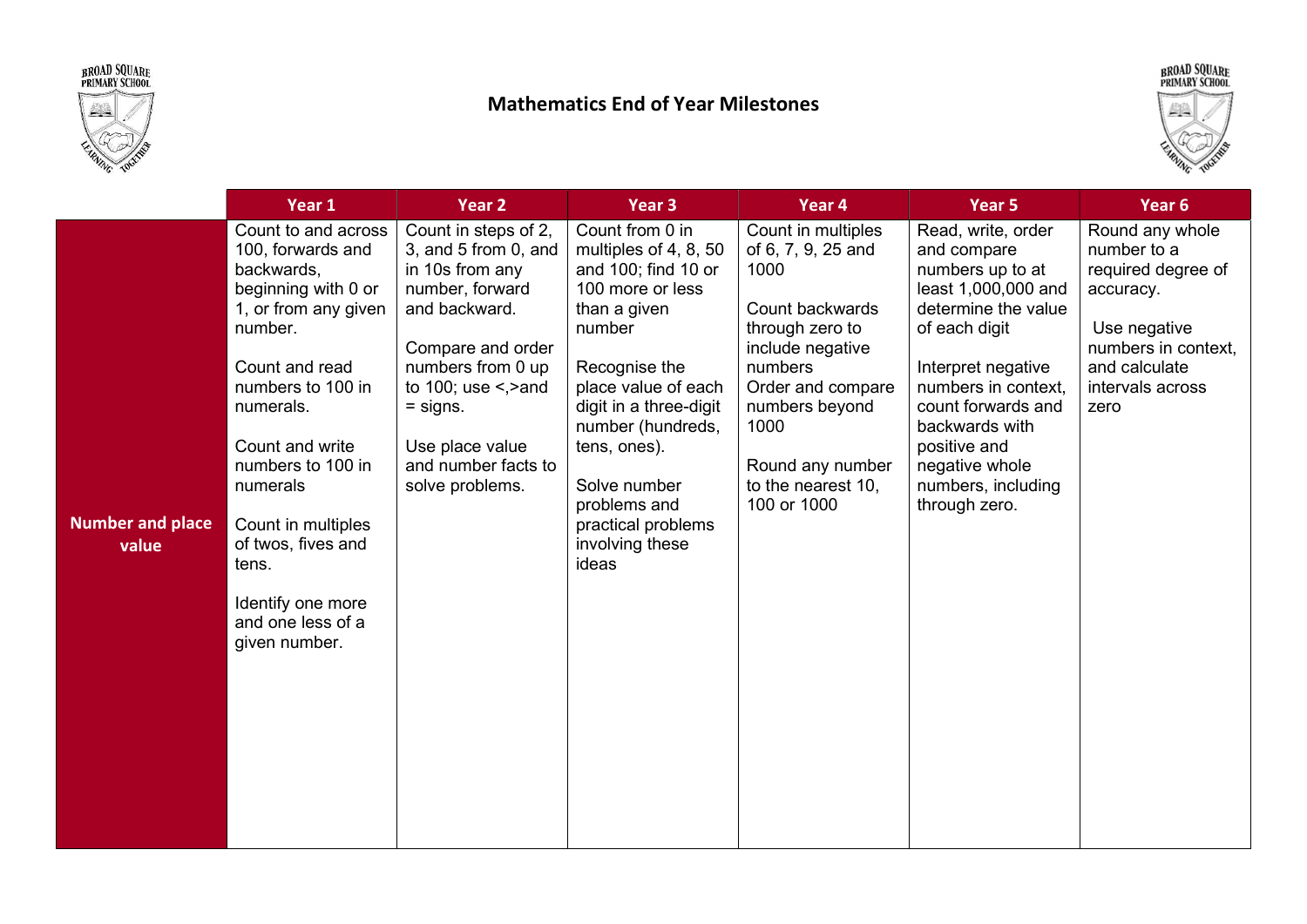|                     | Represent and use | Solve problems with                | Add and subtract              | Solve addition and   | Add and subtract                       | Solve multi-step   |
|---------------------|-------------------|------------------------------------|-------------------------------|----------------------|----------------------------------------|--------------------|
|                     | number bonds      | addition and                       | numbers mentally,             | subtraction two-step | whole numbers with                     | problems in        |
|                     | within 20         | subtraction using                  | including a three-            | problems in          | more than 4 digits,                    | contexts, deciding |
|                     |                   | concrete objects                   | digit number and              | contexts, deciding   | including using                        | which operations   |
|                     | Represent and use | and pictorial                      | ones.                         | which operations     | formal written                         | and methods to use |
|                     | subtraction facts | representations,                   |                               | and methods to use   | methods (columnar                      | and why            |
|                     | within 20.        | including those                    | Add and subtract              | and why              | addition and                           |                    |
|                     |                   | involving numbers,                 | numbers mentally,             |                      | subtraction).                          | Use estimation to  |
|                     |                   | quantities and                     | including a three-            |                      |                                        | check answers to   |
|                     |                   | measures.                          | digit number and              |                      | Add and subtract                       | calculations and   |
|                     |                   |                                    | tens.                         |                      | numbers mentally                       | determine, in the  |
|                     |                   | Solve problems with                |                               |                      | with increasingly                      | context of a       |
|                     |                   | addition and                       | Add and subtract              |                      | large numbers.                         | problem, an        |
|                     |                   | subtraction,                       | numbers mentally,             |                      |                                        | appropriate degree |
|                     |                   | applying his/her                   | including a three-            |                      |                                        | of accuracy        |
|                     |                   | increasing                         | digit number and<br>hundreds. |                      | Solve addition and                     |                    |
|                     |                   | knowledge of<br>mental and written |                               |                      | subtraction multi-<br>step problems in |                    |
|                     |                   | methods.                           |                               |                      | context, deciding                      |                    |
|                     |                   |                                    |                               |                      | which operations                       |                    |
| <b>Addition and</b> |                   | Recall and use                     |                               |                      | and methods to use                     |                    |
| subtraction         |                   | addition and                       |                               |                      | and why                                |                    |
|                     |                   | subtraction facts to               |                               |                      |                                        |                    |
|                     |                   | 20 fluently, and                   |                               |                      |                                        |                    |
|                     |                   | derive and use                     |                               |                      |                                        |                    |
|                     |                   | related facts up to                |                               |                      |                                        |                    |
|                     |                   | 100.                               |                               |                      |                                        |                    |
|                     |                   |                                    |                               |                      |                                        |                    |
|                     |                   |                                    |                               |                      |                                        |                    |
|                     |                   |                                    |                               |                      |                                        |                    |
|                     |                   |                                    |                               |                      |                                        |                    |
|                     |                   |                                    |                               |                      |                                        |                    |
|                     |                   |                                    |                               |                      |                                        |                    |
|                     |                   |                                    |                               |                      |                                        |                    |
|                     |                   |                                    |                               |                      |                                        |                    |
|                     |                   |                                    |                               |                      |                                        |                    |
|                     |                   |                                    |                               |                      |                                        |                    |
|                     |                   |                                    |                               |                      |                                        |                    |
|                     |                   |                                    |                               |                      |                                        |                    |
|                     |                   |                                    |                               |                      |                                        |                    |
|                     |                   |                                    |                               |                      |                                        |                    |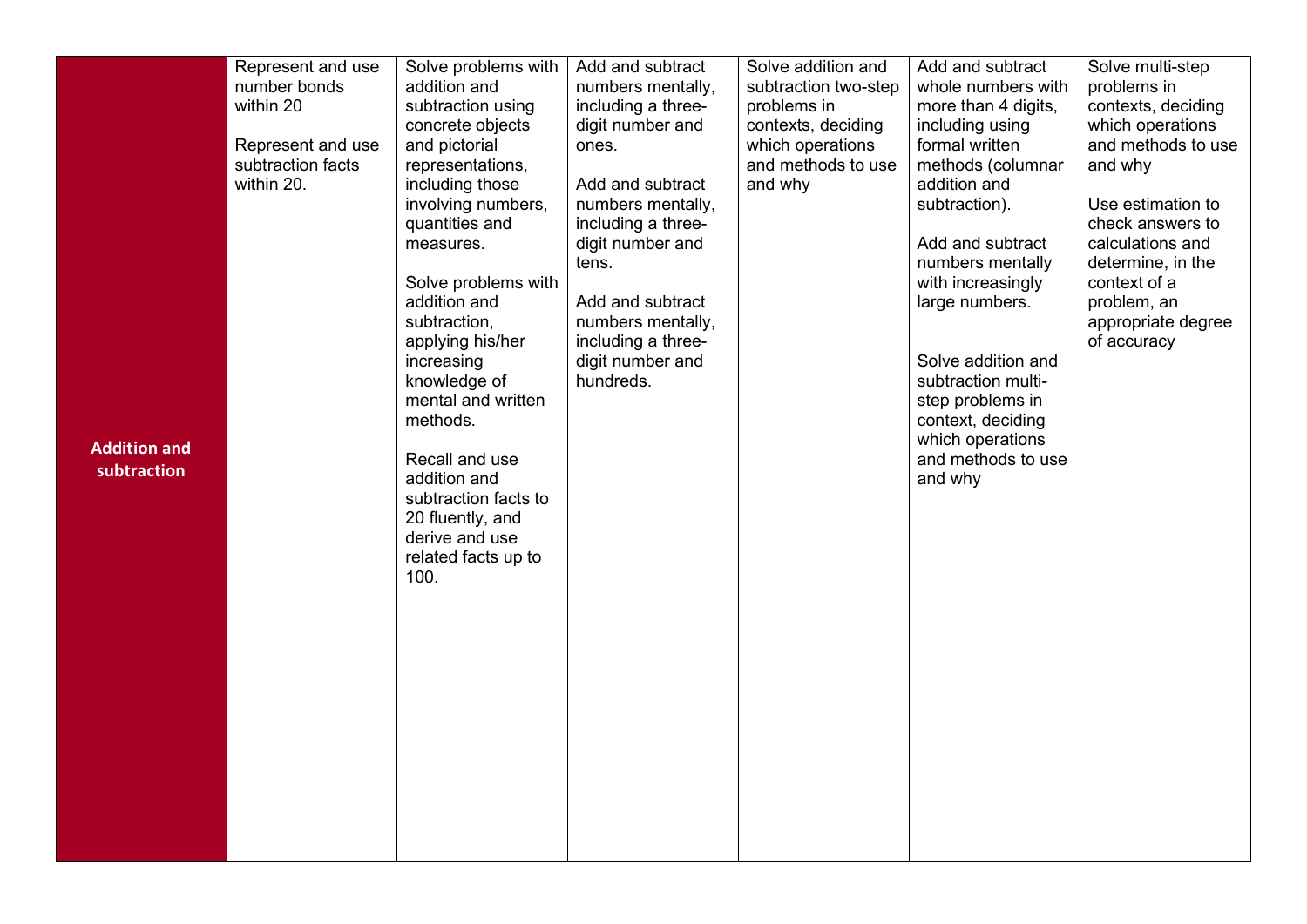|                           | Recall and use         | Recall and use         | Recall multiplication       | Identify multiples    | Multiply multi-digit  |
|---------------------------|------------------------|------------------------|-----------------------------|-----------------------|-----------------------|
|                           | multiplication and     | multiplication and     | and division facts          | and factors,          | numbers up to 4       |
|                           | division facts for the | division facts for the | for multiplication          | including finding all | digits by a two-digit |
|                           | 2, 5 and 10            | 3, 4 and 8             | tables up to $12 \times 12$ | factor pairs of a     | whole number using    |
|                           | multiplication tables, | multiplication tables. |                             | number, and           | the formal written    |
|                           | including              |                        |                             | common factors of     | method of long        |
|                           | recognising odd and    | Write and calculate    |                             | two numbers.          | multiplication        |
|                           | even numbers.          | mathematical           |                             |                       |                       |
|                           |                        | statements for         |                             | Solve problems        | Divide numbers up     |
|                           |                        | multiplication and     |                             | involving             | to 4 digits by a two- |
|                           | Solve problems         | division, using the    |                             | multiplication and    | digit number using    |
|                           | involving              | multiplication tables  |                             | division, including   | the formal written    |
|                           | multiplication and     | that he/she knows,     |                             | using their           | method of short       |
|                           | division, using        | including for two-     |                             | knowledge of          | division where        |
|                           | concrete materials     | digit numbers times    |                             | factors and           | appropriate,          |
|                           | and mental             | one-digit numbers,     |                             | multiples, squares    | interpreting          |
|                           | methods                | using mental           |                             | and cubes.            | remainders            |
|                           |                        | methods and            |                             |                       | according to the      |
|                           | Solve problems         | progressing to         |                             | Solve problems        | context               |
| <b>Multiplication and</b> | involving              | formal written         |                             | involving             |                       |
| division                  | multiplication and     | methods.               |                             | multiplication and    | Use estimation to     |
|                           | division using         |                        |                             | division, including   | check answers to      |
|                           | arrays, repeated       |                        |                             | scaling by simple     | calculations and      |
|                           | addition and           |                        |                             | fractions and         | determine, in the     |
|                           | multiplication and     |                        |                             | problems involving    | context of a          |
|                           | division facts,        |                        |                             | simple rates          | problem, an           |
|                           | including problems     |                        |                             |                       | appropriate degree    |
|                           | in contexts            |                        |                             |                       | of accuracy.          |
|                           |                        |                        |                             |                       |                       |
|                           |                        |                        |                             |                       |                       |
|                           |                        |                        |                             |                       |                       |
|                           |                        |                        |                             |                       |                       |
|                           |                        |                        |                             |                       |                       |
|                           |                        |                        |                             |                       |                       |
|                           |                        |                        |                             |                       |                       |
|                           |                        |                        |                             |                       |                       |
|                           |                        |                        |                             |                       |                       |
|                           |                        |                        |                             |                       |                       |
|                           |                        |                        |                             |                       |                       |
|                           |                        |                        |                             |                       |                       |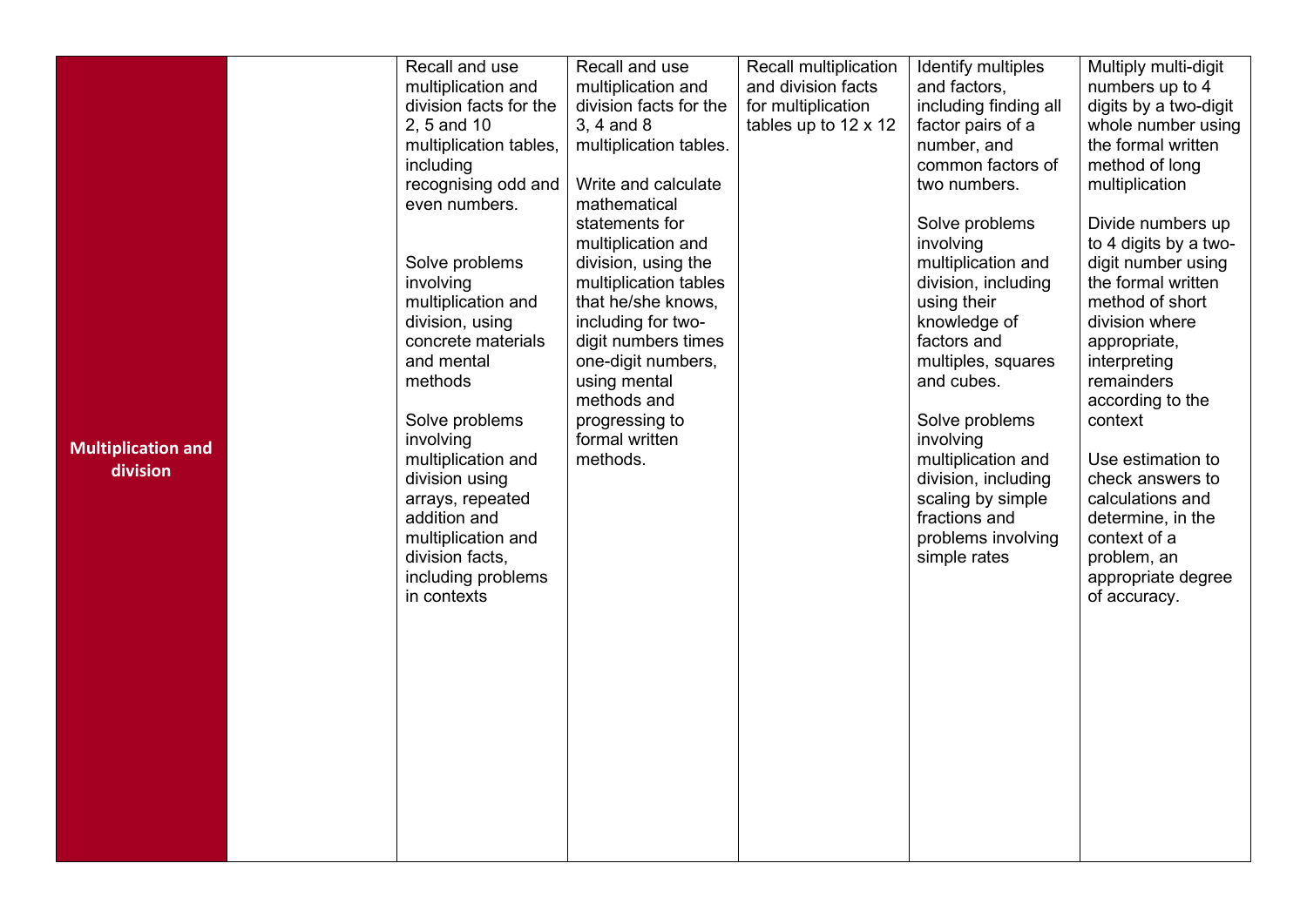|                  | Recognise, find and<br>name a half as one<br>of two equal parts of<br>an object, shape or<br>quantity | Recognise, find,<br>name and write<br>fractions $1/3$ , $1/4$ ,<br>$2/4$ and $3/4$ of a<br>length, shape, set of<br>objects or quantity | Count up and down<br>in tenths; recognise<br>that tenths arise<br>from dividing an<br>object into 10 equal<br>parts and in dividing<br>one-digit numbers<br>or quantities by 10.<br>Recognise, find and<br>write fractions of a<br>discrete set of | Recognise and<br>show, using<br>diagrams, families<br>of common<br>equivalent fractions.<br>Count up and down<br>in hundredths;<br>recognise that<br>hundredths arise<br>when dividing an<br>object by one                                 | Compare and order<br>fractions whose<br>denominators are<br>all multiples of the<br>same number.<br>Read and write<br>decimal numbers as<br>fractions e.g. $0.71 =$<br>71/100.<br>Read, write, order                                                             | Use written division<br>methods in cases<br>where the answer<br>has up to two<br>decimal places.<br>Solve problems<br>which require<br>answers to be<br>rounded to specified<br>degrees of<br>accuracy. |
|------------------|-------------------------------------------------------------------------------------------------------|-----------------------------------------------------------------------------------------------------------------------------------------|----------------------------------------------------------------------------------------------------------------------------------------------------------------------------------------------------------------------------------------------------|--------------------------------------------------------------------------------------------------------------------------------------------------------------------------------------------------------------------------------------------|------------------------------------------------------------------------------------------------------------------------------------------------------------------------------------------------------------------------------------------------------------------|---------------------------------------------------------------------------------------------------------------------------------------------------------------------------------------------------------|
| <b>Fractions</b> |                                                                                                       |                                                                                                                                         | objects: including<br>unit fractions and<br>non-unit fractions<br>with small<br>denominators.<br>Recognise and<br>show, using<br>diagrams,<br>equivalent fractions<br>with small<br>denominators.                                                  | hundred and<br>dividing tenths by<br>ten.<br>Round decimals<br>with one decimal<br>place to the nearest<br>whole number<br>Solve simple<br>measure and<br>money problems<br>involving fractions,<br>and decimals to two<br>decimal places. | and compare<br>numbers with up to<br>three decimal<br>places.<br>Solve problems<br>which require<br>knowing percentage<br>and decimal<br>equivalents of 1/2,<br>1/4, 1/5, 2/5, 4/5<br>and those fractions<br>with a denominator<br>of a multiple of 10<br>or 25. | Recall and use<br>equivalences<br>between simple<br>fractions, decimals<br>and percentages,<br>including in different<br>contexts.                                                                      |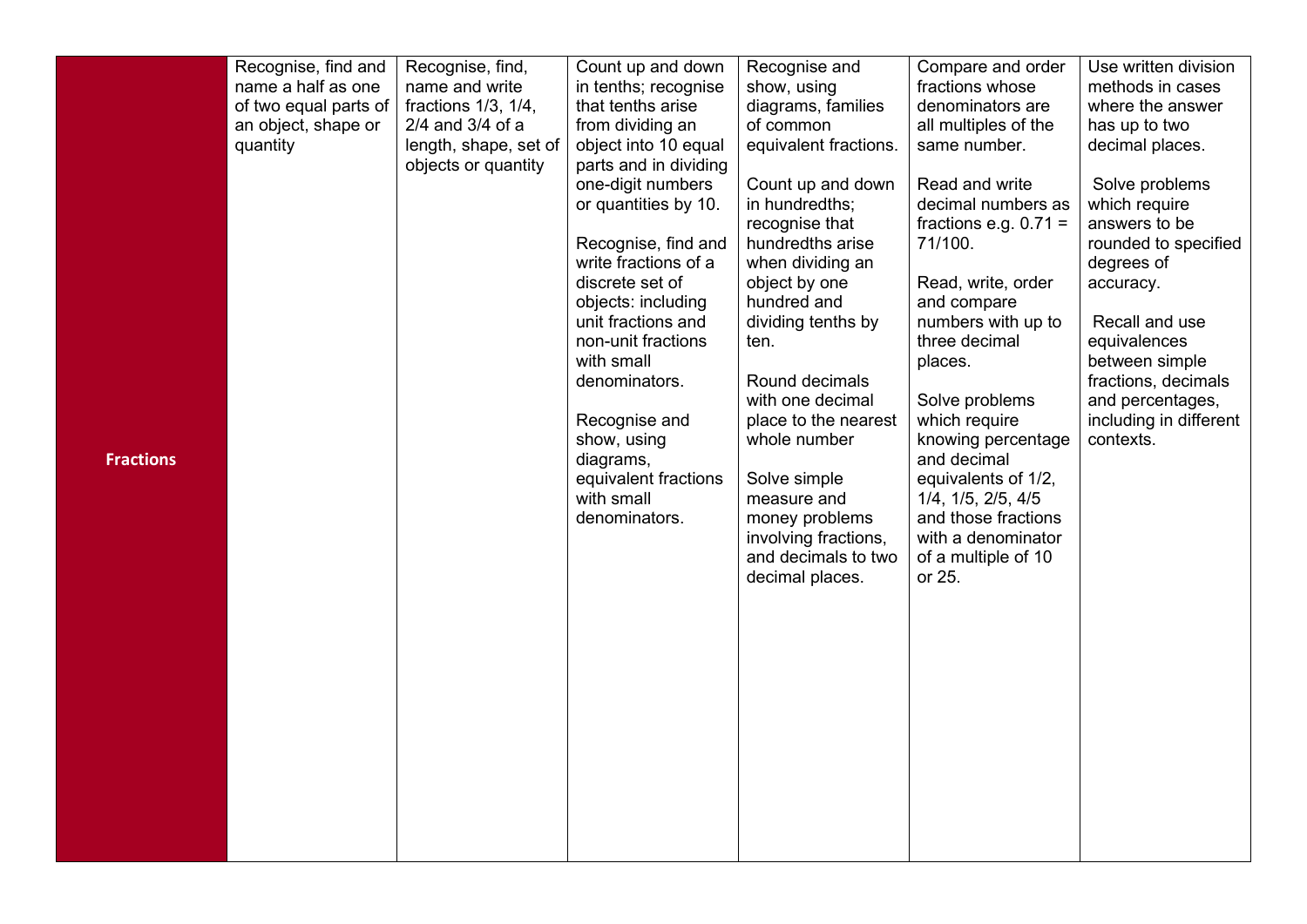|                    | Compare, describe      | Solve simple           | Measure, compare,     | Convert between     | Convert between       | Use, read, write and  |
|--------------------|------------------------|------------------------|-----------------------|---------------------|-----------------------|-----------------------|
|                    |                        |                        |                       |                     |                       |                       |
|                    | and solve practical    | problems in a          | add and subtract:     | different units of  | different units of    | convert between       |
|                    | problems for           | practical context      | lengths (m/cm/mm);    | measure e.g.        | metric measure (for   | standard units,       |
|                    | lengths and heights    | involving addition     | mass $(kg/g)$ ;       | kilometre to metre, | example, kilometre    | converting            |
|                    | e.g. long/short,       | and subtraction of     | volume/capacity       | hour to minute.     | and metre;            | measurements of       |
|                    | longer/shorter,        | money of the same      | (1/ml)                |                     | centimetre and        | length, mass,         |
|                    | tall/short,            | unit, including giving |                       |                     | metre; centimetre     | volume and time       |
|                    | double/half            | change.                | Add and subtract      |                     | and millimetre;       | from a smaller unit   |
|                    |                        |                        | amounts of money      |                     | gram and kilogram;    | of measure to a       |
|                    | Compare, describe      |                        | to give change,       |                     | litre and millilitre) | larger unit, and vice |
|                    | and solve practical    |                        | using both £ and p    |                     |                       | versa, using          |
|                    | problems for           |                        | in practical contexts |                     | Measure and           | decimal notation up   |
|                    | mass/weight e.g.       |                        |                       |                     | calculate the         | to three decimal      |
|                    | heavy/light, heavier   |                        | Tell the time from    |                     | perimeter of          | places.               |
|                    | than, lighter than.    |                        | an analogue clock,    |                     | composite             |                       |
|                    |                        |                        | including using       |                     | rectilinear shapes in |                       |
|                    | Compare, describe      |                        | Roman numerals        |                     | centimetres and       |                       |
|                    | and solve practical    |                        | from I to XII, and    |                     | metres                |                       |
| <b>Measurement</b> | problems for           |                        | 12-hour and 24-       |                     |                       |                       |
|                    | capacity and           |                        | hour clocks           |                     | Calculate and         |                       |
|                    | volume e.g.            |                        |                       |                     | compare the area of   |                       |
|                    | full/empty, more       |                        | Write the time using  |                     | rectangles            |                       |
|                    | than, less than, half, |                        | an analogue clock,    |                     | (including squares),  |                       |
|                    | half full, quarter     |                        | including using       |                     | and including using   |                       |
|                    |                        |                        | Roman numerals        |                     | standard units,       |                       |
|                    | Compare, describe      |                        | from I to XII, and    |                     | square centimetres    |                       |
|                    | and solve practical    |                        | 12-hour and 24-       |                     | $(cm2)$ and square    |                       |
|                    | problems for time      |                        | hour clocks.          |                     | metres $(m2)$ , and   |                       |
|                    | e.g. quicker, slower,  |                        |                       |                     | estimate the area of  |                       |
|                    | earlier, later         |                        |                       |                     | irregular shapes      |                       |
|                    |                        |                        |                       |                     |                       |                       |
|                    | Recognise and use      |                        |                       |                     |                       |                       |
|                    | language relating to   |                        |                       |                     |                       |                       |
|                    | dates, including       |                        |                       |                     |                       |                       |
|                    | days of the week,      |                        |                       |                     |                       |                       |
|                    | weeks, months and      |                        |                       |                     |                       |                       |
|                    | years.                 |                        |                       |                     |                       |                       |
|                    |                        |                        |                       |                     |                       |                       |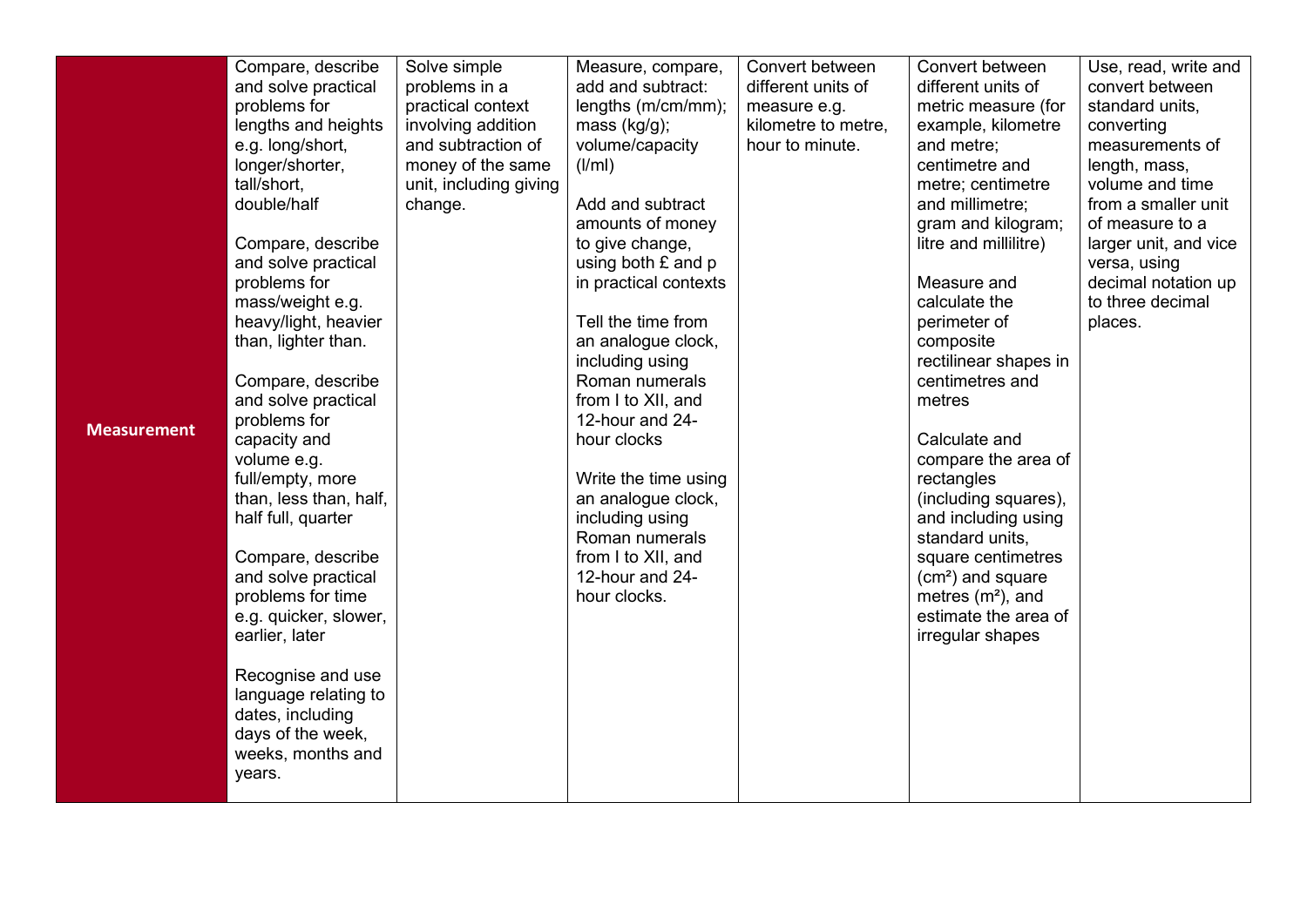| <b>Properties of shape</b>       | Recognise and<br>name common 2-D<br>shapes e.g.<br>rectangles<br>(including squares),<br>circles and triangles<br>Recognise and<br>name common 3-D<br>shapes e.g. cuboids<br>(including cubes),<br>pyramids and<br>spheres. | Compare and sort<br>common 2-D and 3-<br>D shapes and<br>everyday objects                                                                                                                                                                                                                                       | Identify right angles,<br>recognise that two<br>right angles make a<br>half-turn, three<br>make three quarters<br>of a turn and four a<br>complete turn;<br>identify whether<br>angles are greater<br>than or less than a<br>right angle | Compare and<br>classify geometric<br>shapes, including<br>quadrilaterals and<br>triangles, based on<br>their properties and<br>sizes<br>Identify lines of<br>symmetry in 2-D<br>shapes presented in<br>different<br>orientations. | Draw given angles<br>and measure them<br>in degrees $(°)$ .<br>Distinguish between<br>regular and irregular<br>polygons based on<br>reasoning about<br>equal sides and<br>angles | Compare and<br>classify geometric<br>shapes based on<br>their properties and<br>sizes and find<br>unknown angles in<br>any triangles,<br>quadrilaterals, and<br>regular polygons. |
|----------------------------------|-----------------------------------------------------------------------------------------------------------------------------------------------------------------------------------------------------------------------------|-----------------------------------------------------------------------------------------------------------------------------------------------------------------------------------------------------------------------------------------------------------------------------------------------------------------|------------------------------------------------------------------------------------------------------------------------------------------------------------------------------------------------------------------------------------------|-----------------------------------------------------------------------------------------------------------------------------------------------------------------------------------------------------------------------------------|----------------------------------------------------------------------------------------------------------------------------------------------------------------------------------|-----------------------------------------------------------------------------------------------------------------------------------------------------------------------------------|
| <b>Position and</b><br>direction |                                                                                                                                                                                                                             | Use mathematical<br>vocabulary to<br>describe position,<br>direction and<br>movement,<br>including movement<br>in a straight line and<br>distinguishing<br>between rotation as<br>a turn and in terms<br>of right angles for<br>quarter, half and<br>three-quarter turns<br>(clockwise and anti-<br>clockwise). |                                                                                                                                                                                                                                          | Plot specified points<br>and draw sides to<br>complete a given<br>polygon                                                                                                                                                         |                                                                                                                                                                                  | Draw and translate<br>simple shapes on<br>the coordinate<br>plane, and reflect<br>them in the axis                                                                                |